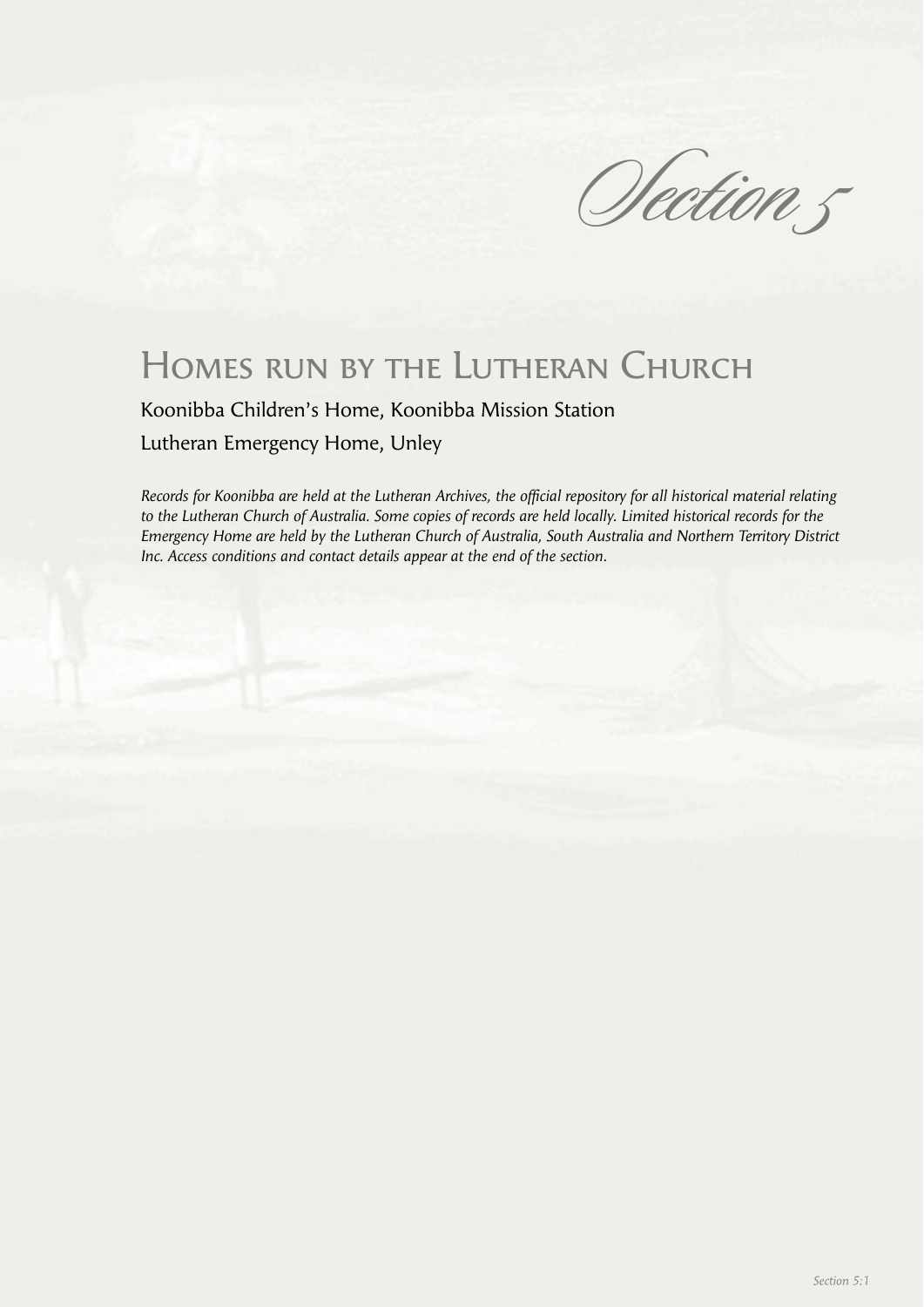

Koonibba Childrens Home

The two girls about fifteen or sixteen years old, we had to bring in *by persuasion that they were not given a chance to resist. We found them wandering about the bush and it was quite evident that it was our duty to bring them in and save their souls. They have made excellent progress both in school and at the domestic work they are asked to do in the Home.*

*Superintendent's report, from 'Synodical report: Proceedings of the Evangelical Lutheran Synod in Australia,' 1931, p. 94.*

## *GENERAL INFORMATION*

#### **Years of operation:** 1913-1963

**Run By:** The Lutheran Church of Australia as part of the Koonibba Mission Station

**Address:** Koonibba, approximately 40 km west of Ceduna on the West Coast of South Australia

## *HISTORY*

In 1899 the Lutheran Church leased an area of 16,000 acres (6477 hectares) west of Ceduna from the South Australian Government with the aim of establishing a mission. In December

1901 the first missionary, Pastor C A Wiebusch, arrived in the area and commenced duties. In late 1913 the Mission turned its focus to children, officially opening a Children's Home on 9 November under the supervision of Matron Miss A von Einem. The establishment of the home allowed Aboriginal children to be 'removed from the camp atmosphere, and brought up in a Christian atmosphere'. The fourteen room stone building on five acres (2 hectares) provided accommodation for the matron and staff of the home, and two large bedrooms and several smaller rooms for children. As well as kitchen, bathroom, pantry and cellar, the home had a large dining room and assembly hall/kindergarten. The home initially accommodated 28 children. Over the years numbers increased to as many as 70, necessitating numerous additions and improvements to the building.

The home closed in July 1963 when the South Australian Government took over the control of the Mission. In 1975 Koonibba passed into Aboriginal hands and since then has been run by a Community Council.

*Drawn from Rev E Harms & Rev C Hoff (ed) 'Koonibba: a record of 50 years work among the Australian Aborigines by the Evangelical Lutheran Church of Australia,' 1901-1951.* 

#### **THE RECORDS**

- <sup>l</sup> Lutheran Archives
- Copies of some records are held by the Lutheran pastor at Ceduna

*Koonibba Children's Home staff and children pre 1916, Mealtime at the Home pre 1916, Courtesy Lutheran Archives. Plaque commemerating the site of the Koonibba Children's Home Courtesy Kay Goodman-Dodd*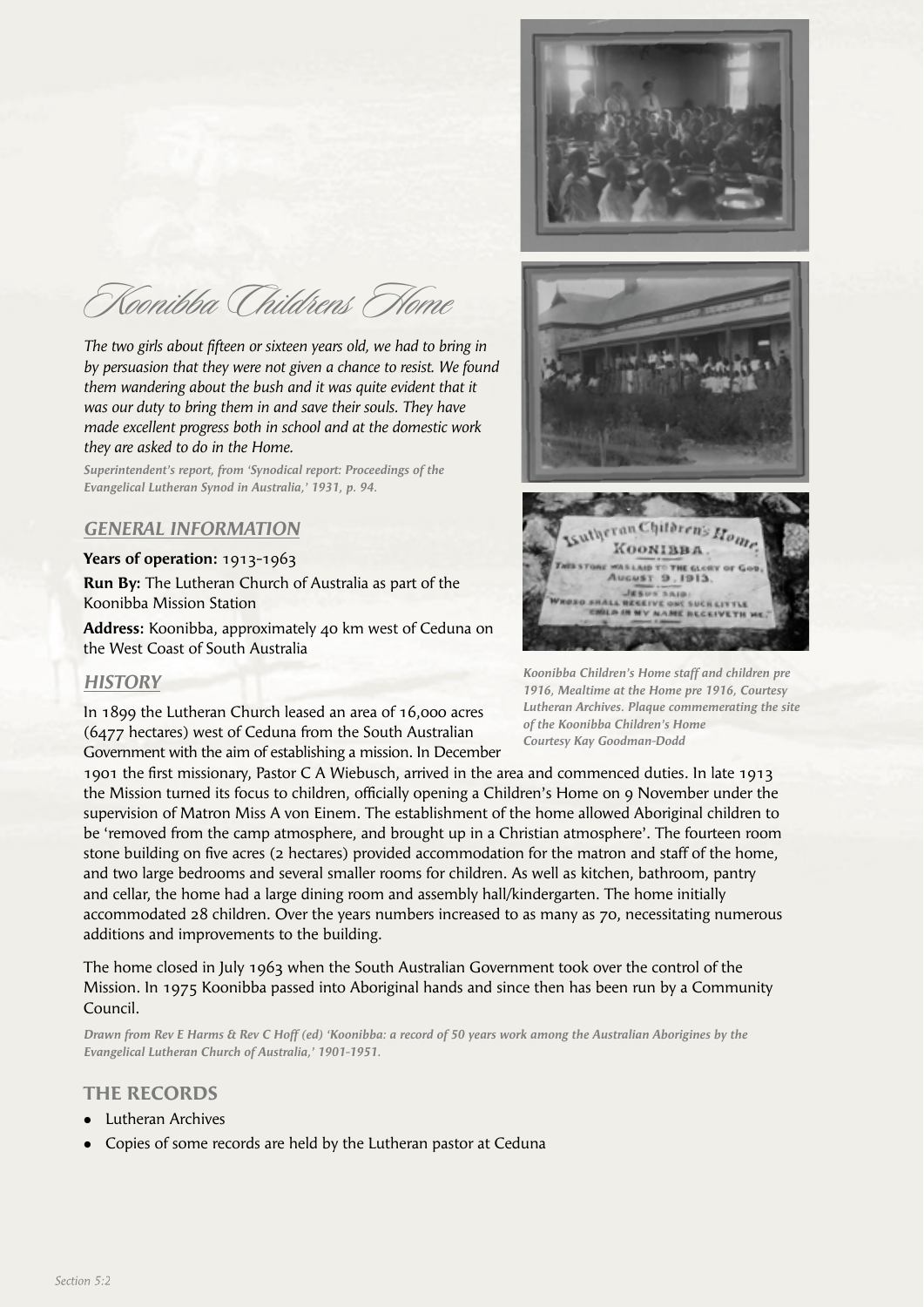## **ADMISSION RECORDS – Lutheran Archives**

Note: Original records are preserved at the Archives. Photocopies are available for research.

## **Admission Register**

- **Archive reference** KNBBA Vol 4
- <sup>l</sup> **Title** *Koonibba Childrens' Home Record Book 1938-1953*
- **•** Date range  $1938-1953$
- **Appearance** Photocopy of original register.
- **Contents** Volume begins with index to surnames giving page reference. Kinds and amounts of information provided under each entry vary but generally include: (1) Name, (2) Date when entered, (3) Father's name, (4) Mother's name, (5) Born, (6) Went for holidays (with dates). Sometimes entries include discharge date, information on where the child went on discharge, health information, comments on behaviour, marriage etc.

## **OTHER RECORDS – Lutheran Archives**

## **Personal Records**

- **Archive reference** KNBBA Vol 1
- <sup>l</sup> **Title** *Koonibba Church Register*
- **•** Date range 1902-1988
- Contents Includes Baptisms 1902-1975, Confirmations 1904-1964, Marriages 1913-1988, Burials 1917-1971.
- **Archive reference** KNBBA Vol 2
- **Title** *Koonibba SA Personal Records Volume 2*
- Date range –
- **Contents** Copies of record cards giving name, date of birth, baptism, confirmation, marriage, death and burial. Includes index to names in front. Back of the cards sometimes provides further information and comments.
- **Archive reference** KNBBA Vol 3
- <sup>l</sup> **Title** *Koonibba SA Personal Records Volume 3*
- **•** Date range -
- **Contents** As per volume 2.

Note: These three volumes of personal records are indexed in *Records of National Cultural Significance*: *A guide to records of Indigenous Australians in the Lutheran Archives, Adelaide SA.* (Commonwealth of Australia, 1999)

## **REPORTS – Lutheran Archives**

**Synodical Reports Proceedings of the Evangelical Lutheran Synod of Australia [ELSA], SA District**

- $\bullet$  **Date range** 1900-1966
- **Contents** These reports provide a summary of developments at Koonibba each year. They include a section on the Children's Home. Numbers of children, staff changes and occurrences at the home, (including general maintenance, health issues and problems) are recorded. No names of children are given.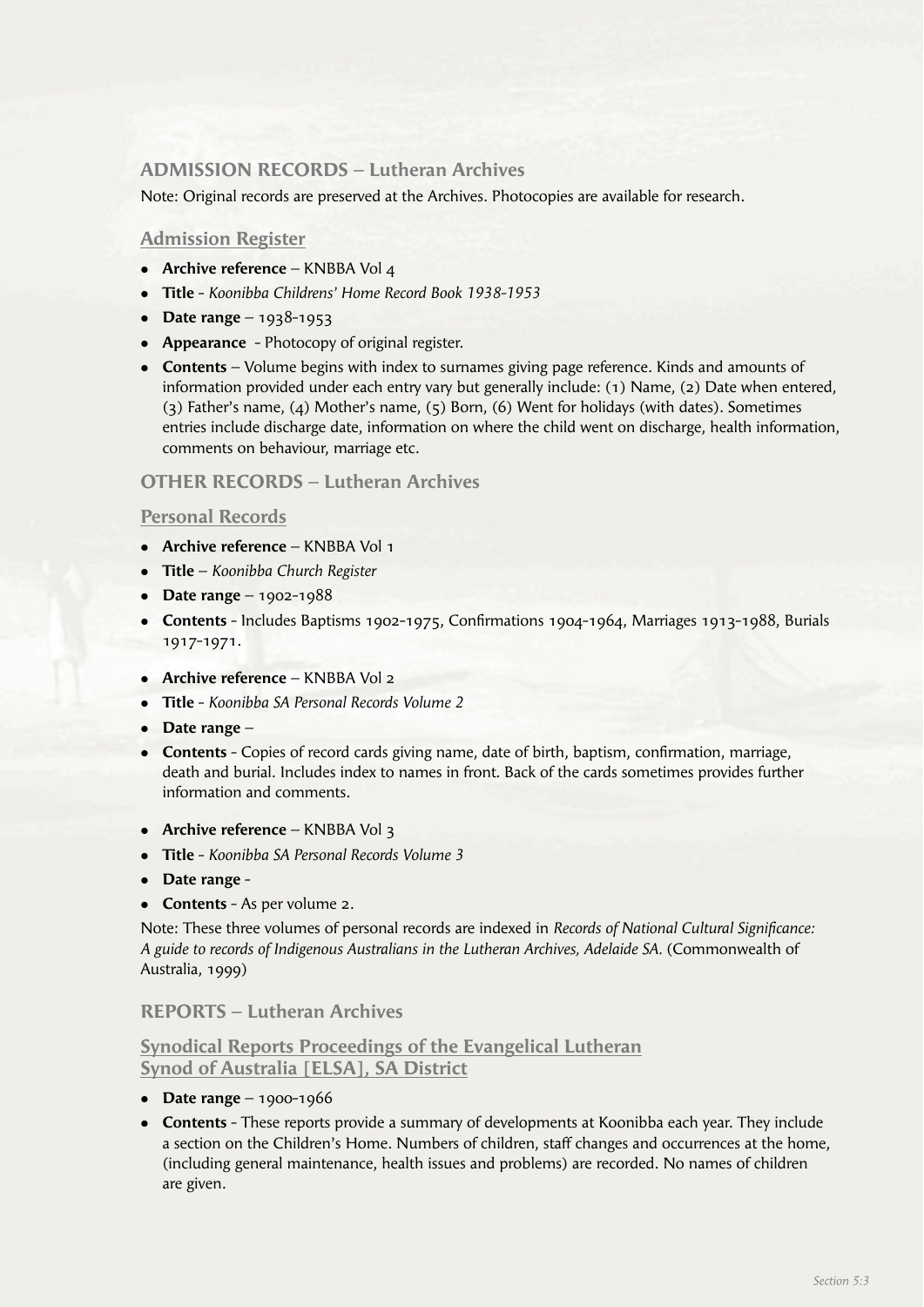# **PERIODICALS – Lutheran Archives**

## **The Australia Lutheran**

- **•** Date range 1913-1966
- **Contents** A monthly magazine which includes regular articles and reports relating to Koonibba Mission and the Children's Home. These contain general information about happenings at the home. Many are designed to encourage financial and other forms of support from readers.

## **PHOTOGRAPHS – Lutheran Archives**

The Archives holds a number of photographs relating to the Koonibba Mission including photographs of buildings, children and staff.

## **BOOKS**

Commonwealth of Australia, *Records of National Cultural Signifi cance: A guide to records of Indigenous Australians in the Lutheran Archives, Adelaide SA, 1999.*

Rev E Harms & Rev C Hoff (ed) *Koonibba: a record of 50 years work among the Australian Aborigines by the Evangelical Lutheran Church of Australia, 1901-1951.*

*Koonibba, 25 years of Mission work among Australian Aborigines* (Lutheran Publishing Co Ltd, Adelaide, 1926).

Neva Wilson, *Our identity is our history and our future: A brief history of the West Coast Aboriginal peoples, an extended research of the Tindale and Birdsell collections of genealogies of Indigenous peoples of the West Coast of South Australia, 1928, 1939 and 1952.* (Aboriginal Family History Project, South Australian Museum, 2003)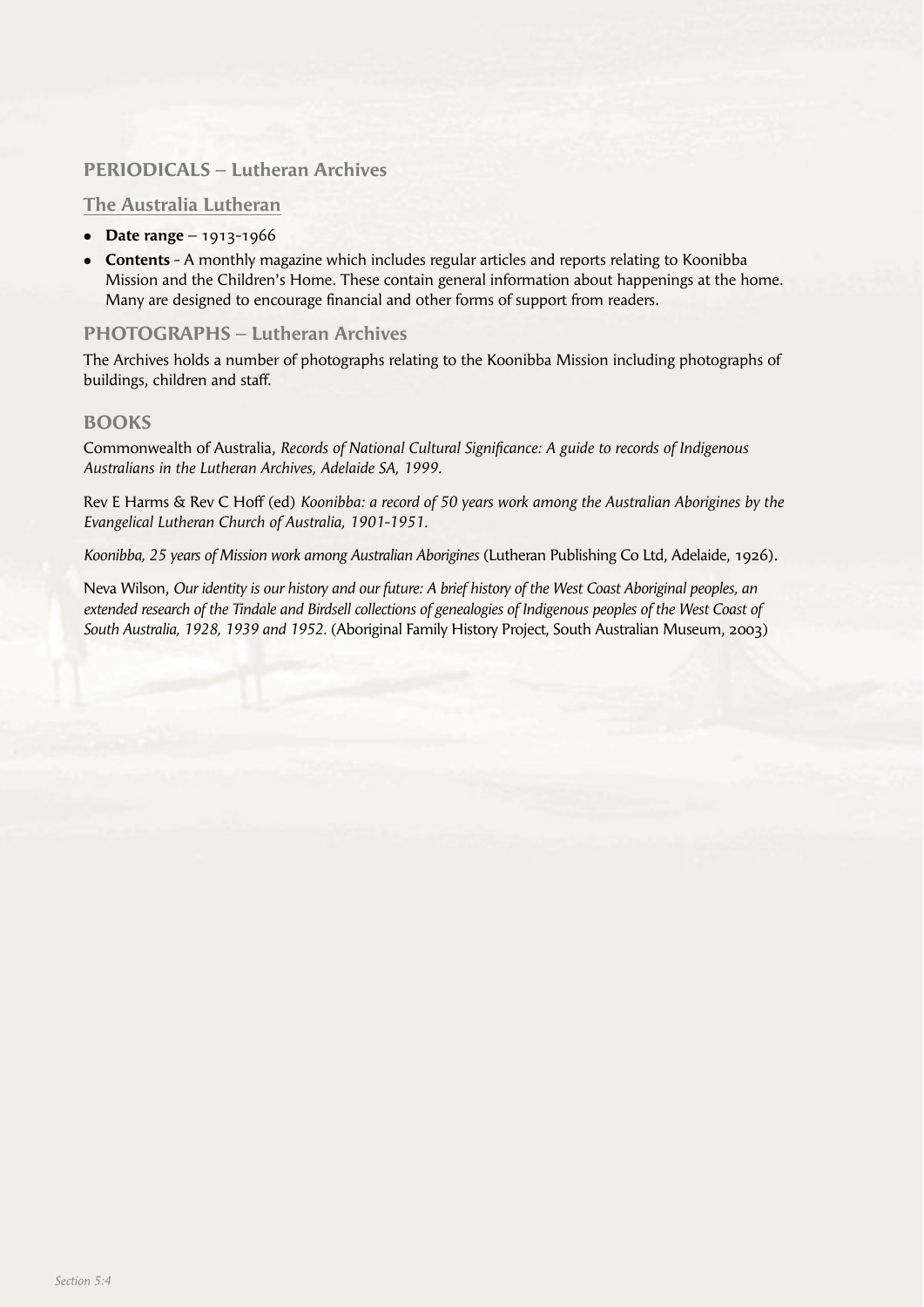Lutheran Emergency Home for Children

*A big freestone and brick house on a corner block in Unley will be 'home' to children whose parents have abandoned them, who cannot look after them, or are sick for a time. It* 



*Lutheran Emergency Home, now Amandus, 2005 Courtesy Kay Goodman-Dodd*

*is the Lutheran Emergency Home for Children, the result of many years of planning and house hunting. The Rev G O Minge, a member of the home's committee of management, said yesterday that the home had been urgently needed for use in emergencies. 'It is not an orphanage or a large institution', he said. 'Children under 12 will stay generally up to six weeks, then be taken home by their parents or found foster homes.'*

*'The Advertiser' 7 April 1966*

#### *GENERAL INFORMATION*

**Years of operation:** 1966-1984 **Run By:** The Lutheran Church of Australia **Address:** 1 Edmund Street, Unley

#### *HISTORY*

This emergency home for children began operation in early in 1966. The Lutheran Church purchased the home for \$10,000 and renovated and remodelled it to make it suitable for accommodating children in need of short term emergency accommodation. At its commencement, the home accommodated eight children, one was a sixteen month old baby and another a toddler of two years of age. The building had seven rooms, plus laundry, storeroom and bathrooms. The children slept in two bedrooms, one with two single beds and another with four beds and a cot. A common room or play room was provided and an outdoor play area. School-age children attended St Johns Day School or the Unley Primary School and on Sundays went to the St John's Church and Sunday School.

The first house parents of the home were Mr and Mrs Gogel of Waikerie. In 1968 they were joined by an assistant housemother who had been trained at the Wanslea Children's Home. By 1971 a new matron was in charge, Matron Kumnick. Additions were made to the premises so that she lived in a separate self-contained flat. Further additions to the home were made in 1975. The home was licensed by the Department for Community Welfare as an institution for children aged from 12 months to 12 years. They could remain for up to 12 weeks, with extensions allowed with the approval of the home management committee. In 1978 the home reported to the government's Residential Child Care Advisory Committee that during the month of August, it had cared for sixteen children from seven different families and the average length of care was twenty-two days. The home continued to operate in the same manner until late in 1984. The property is still owned by the Lutheran Church and is now known as Amandus. It operates as a home for people with disabilities.

*Drawn from GRS 4164/4 Departmental File 14/13/2: 'Lutheran Children's Emergency Home', 1966-1984 including news clipping from 'The Advertiser,' 7 April 1966 and various other reports, licences and correspondence.*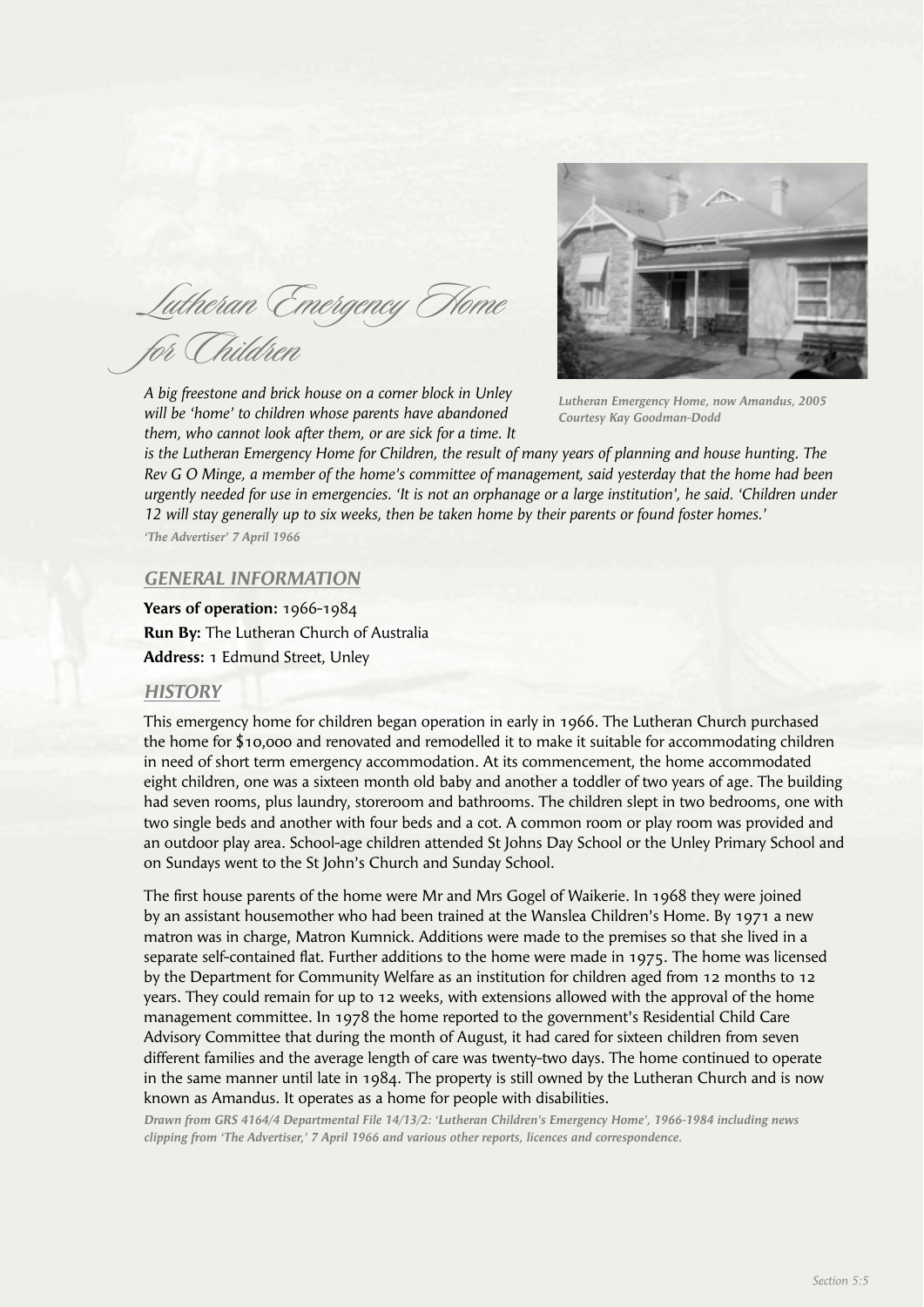# *THE RECORDS*

• State Records of SA

## **ADMISSION RECORDS**

No admission records have yet been located.

## **OTHER RECORDS - State Records of SA**

- Archive reference GRS 4164/4. File no 14/13/2
- **Title** *Correspondence files and control cards*
- **Appearance** Department for Community Welfare administrative file, titled *Lutheran Children's Emergency Home.*
- **•** Date range 1966-1984
- **Contents** General administrative file with reports, licensing agreements and correspondence between the Department and the home management committee. The file contains one news clipping regarding the opening of the home. No children's names or information appear in this file.

## **REPORTS - Lutheran Church of Australia, South Australia and Northern Territory District Inc.**

- **Title** *Annual Reports to the District Convention, Lutheran Church South Australia District*
- **•** Date range 1967-1983
- **Contents** These reports contain yearly updates on the home providing information about numbers of children admitted, staff changes and building developments. No names of children are mentioned.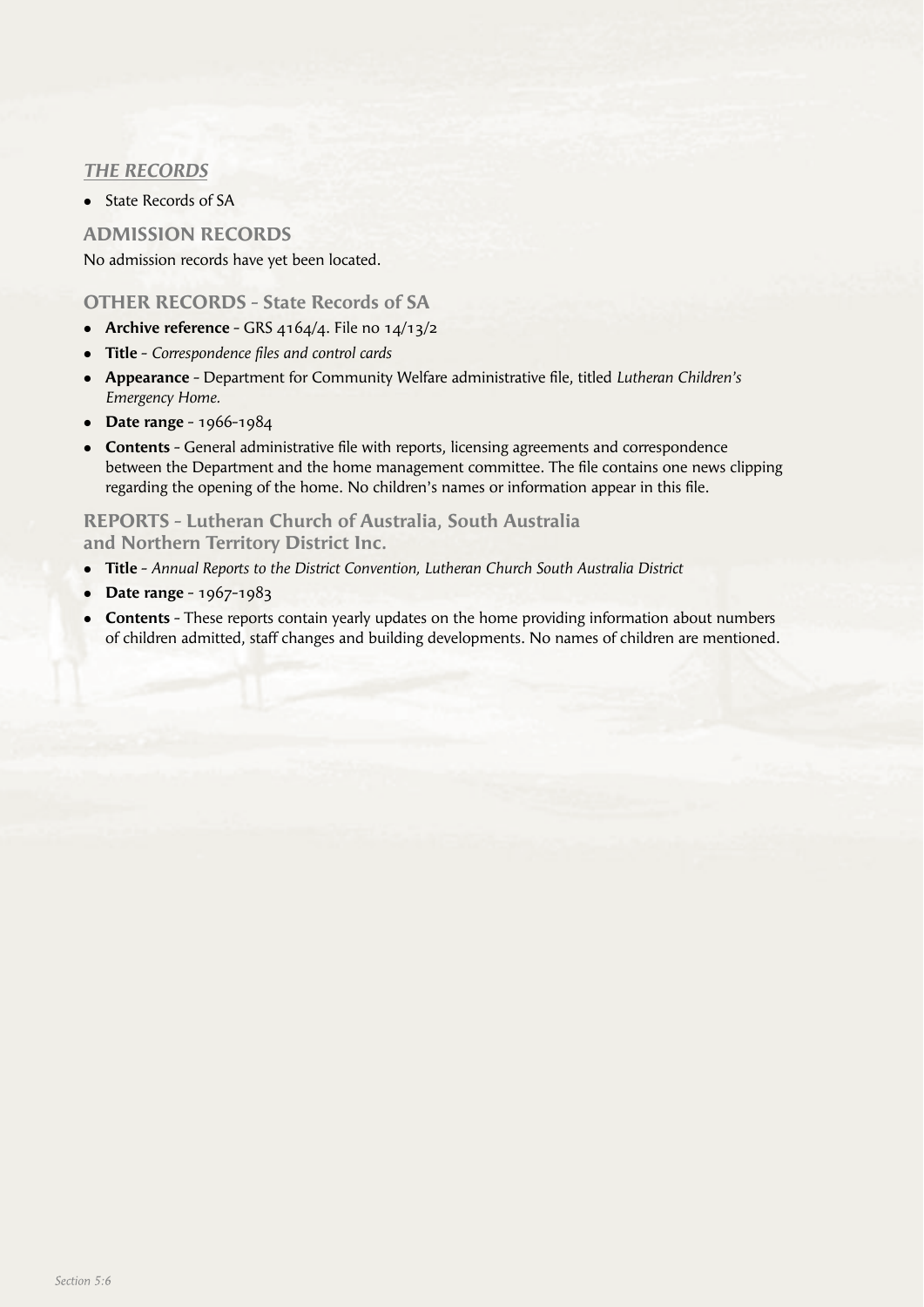# *ACCESS TO RECORDS OF HOMES RUN BY THE LUTHERAN CHURCH*

## **LUTHERAN ARCHIVES**

#### **Access Conditions**

Most records are available for inspection. Some records have closed or restricted access. The Lutheran Archives has signed a Memorandum of Understanding with SA Link-up.

**Contact:** Mr Lyall Kupke, The Archivist, Lutheran Archives

27 Fourth Street Bowden SA 5007

**Telephone:** (08) 8340 4009

**Email:** lutheran.archives@lca.org.au

**Location:** 27 Fourth Street, Bowden SA 5007

**Opening hours:** Monday, Tuesday, Thursday, Friday 9.30 am-4.30pm.

Closed Wednesdays, weekends and public holidays.

**Fees:** Individual research \$11 per half day, concession \$7.70 per half day. Short visit (less than one hour) \$5.50. Archives Staff research (eg written enquiries) \$44 per hour.

Photocopying @ 40 cents per A4 page.

## **STATE RECORDS OF SOUTH AUSTRALIA**

#### **Access conditions**

Although some early records relating to institutions for children in South Australia are open access, many later records are subject to restrictions. Records which contain personal information about individuals are usually restricted for at least sixty years from the date of their creation. More sensitive records, such as adoption files, are restricted for at least seventy five years. Written permission must be obtained from the government agency which created the record in order to access restricted material. In the case of records relating to children, the agency responsible is, in most cases, Family and Youth Services.

A Research Centre Members card, obtainable at the Archives, is required. State Records has signed a Memorandum of Understanding with SA Link-Up.

**Contact:** State Records of South Australia GPO Box 1072, Adelaide SA 5001 **Telephone:** (08) 8226 7750 **Email:** srsageneralenquiries@saugov.sa.gov.au **Location:** *Gepps Cross Research Centre* 115 Cavan Road, Gepps Cross SA 5094 *City Research Centre,* Bickford North Building 26-28 Leigh Street, Adelaide SA 5000 **Website:** www.archives.sa.gov.au **Opening hours:** Closed on public holidays. Gepps Cross: Tuesday-Friday 9.30 am-3.30 pm, 1st Sunday each month 11 am – 5 pm. City: Tuesday-Friday 9.30 am – 3.30 pm. **Fees:** Photocopying 50 cents per A4, \$1.05 per A3. Researchers may take digital photographs of records subject to approval from staff.